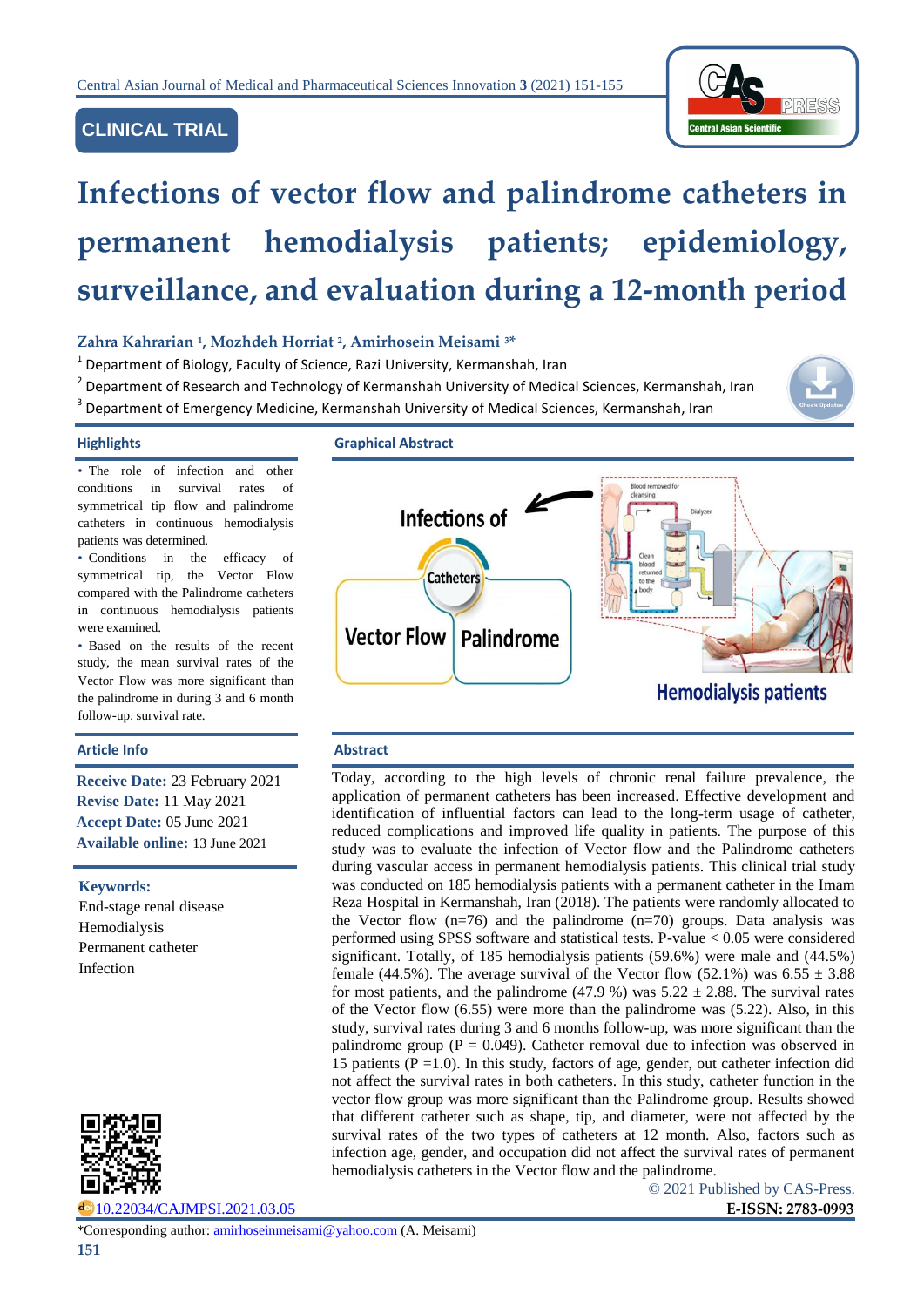#### **Introduction**

Today, chronic kidney disease has an increased incidence rate in the world; hemodialysis is the most common end-stage renal disease (ESRD) [\(1\)](#page-3-0). Hemodialysis is intended as the most common type of renal replacement therapy [\(2\)](#page-3-1). Today, infection is the secondary cause be the death of Hemodialysis Patients., Although Vascular Access through intracranial catheters is essential for hemodialysis, using permanent venous catheters has increased (ESRD) [\(3\)](#page-3-2). Many studies have shown that using a catheter for permanent vascular access is associated with increasing increased mortality risk of complications such as infection, thrombosis, obstruction and catheter removal [\(4\)](#page-3-3). A complication of long-term use of tunnelled cuffed catheters for hemodialysis is the high rate of infection and thrombus-related dysfunction clinical performance of 2 widely used symmetric-tip hemodialysis catheters, dialysis adequacy based on Kt/V was consistently better with the VectorFlow catheter versus the palindrome. However, specific properties, including the design of the catheter tip, can reduce these complications [\(5\)](#page-3-4). Currently, there is a need to improve the survival rates and reduce the mortality caused by the catheter [\(6\)](#page-3-5). In order to e e-strategies designing the catheter tip, improving and reducing blood circulation can reduce the complications of thrombogenesis, blood transfusion [\(7\)](#page-3-6). The Vector flow was associated with a reduction in shear stress compared with the Palindrome catheter; it is an optimized tip to reduce platelet activity to palindrome. As a result, reducing the survival of residence time and recirculation of the preventing thrombosis [\(8\)](#page-3-7). The catheter tip strongly influences this performance [\(9\)](#page-3-8). Although Vector Flow and Palindrome catheters design is the symmetrical tip. The vector flow of arterial and venous is entirely, and the blood pressure is zero [\(10\)](#page-3-9). Demonstrated clinical application, catheter such as efficacy and using the technique for catheters is critical [\(11\)](#page-3-10). Numerous designs for tunnelled hemodialysis catheter have been developed to improve catheter function and survival. We conclude that both catheters are equally effective on adequate hemodialysis and low recirculation [\(12\)](#page-3-11). This study aimed to determine the role of infection and other conditions in the survival rates of symmetrical tip flow and palindrome catheters in continuous hemodialysis patients.

#### **Materials and methods**

This clinical trial study was conducted on 185 hemodialysis patients who have a permanent catheter in the Imam Reza Hospital in Kermanshah, Iran. During 2018 they were (n=110) adult male and (n=75) female. They were randomly allocated to the Vector flow (n=76) and palindrome (n=71) groups.

#### **Data collection**

In this study, data were collected by a checklist from the patient's files and reviewing the reports of the dialysis unit at Imam Reza Hospital in Kermanshah city, ran In addition, Data including the general characteristics of the patients: age, gender, occupation and outer catheter caused by an infection in the duration of hemodialysis. Effective survival rates of permanent hemodialysis catheters the Vector flow and palindrome.

#### **Statistical analysis of data**

Statistical calculations were performed with SPSS software, and Values were analyzed using paired Student's *t* and Mann-Whitney U tests. Data were presented as mean ± SEM. A P< 0.05 was considered statistically significant.

#### **Results**

Of the total of (n=185) hemodialysis patients, (59.6. %) were male and (44.5%) of the female; unfortunately, 14.1% (n=26) died and were excluded during the study. There was without significantly affecting catheter survival rate, sex, infection, age and occupation [\(Table 1\)](#page-2-0).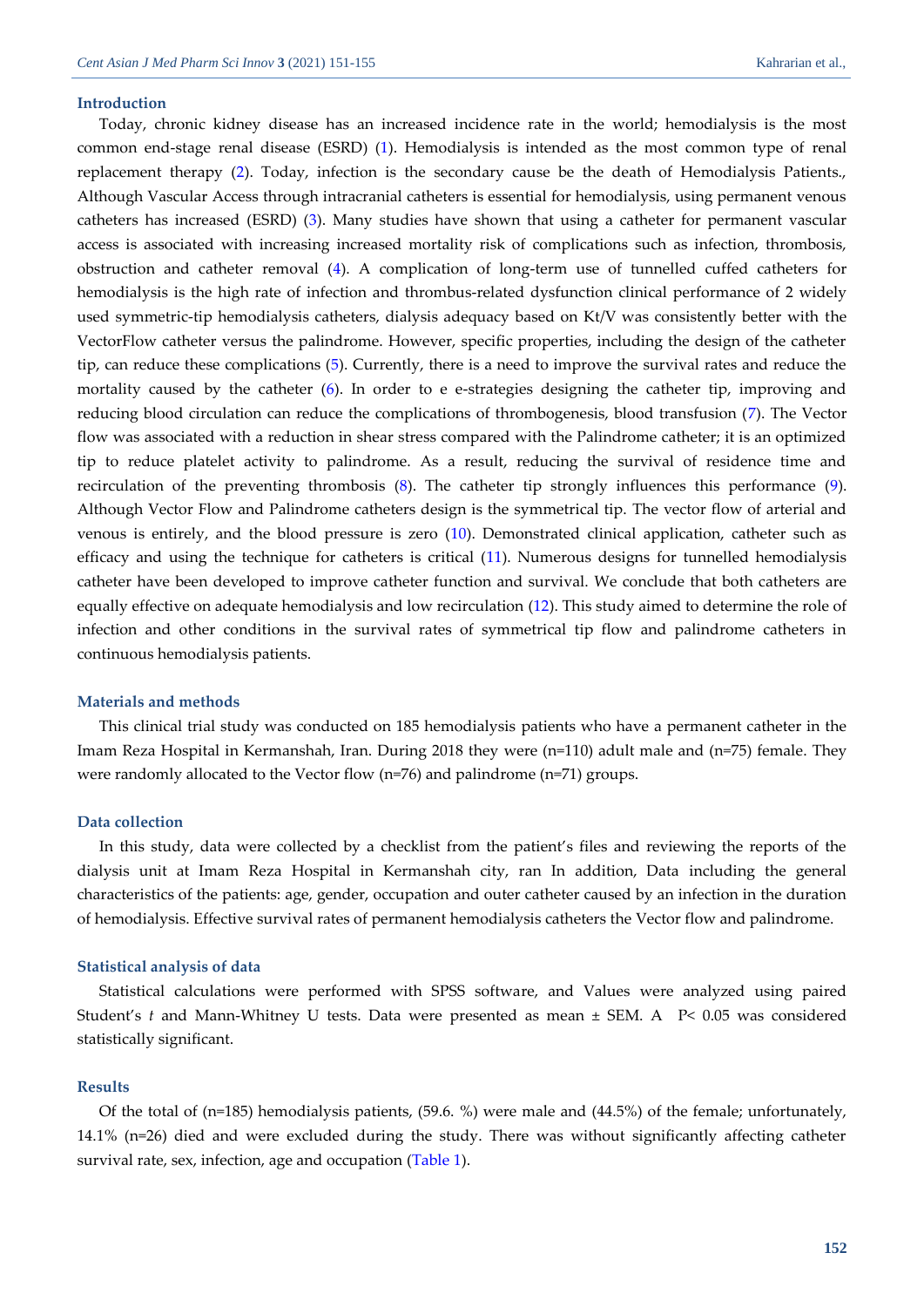| <b>Total</b> | <b>P-Value</b> | <b>Catheter type</b> |                      | <b>Parameters</b>                 |            |
|--------------|----------------|----------------------|----------------------|-----------------------------------|------------|
| N            |                | Palindrome N         | <b>Vector Flow N</b> |                                   |            |
| (% )         |                | (% )                 | $(\%)$               |                                   |            |
| 87 (59.6)    | 0.034          | 49(68.6)             | 39(51.3)             | Male                              | <b>Sex</b> |
| (40.4)       |                | 22(31.4)             | 37(48.7)             |                                   |            |
| 65(44.5)     | 0.085          | 26(37.1)             | 39(51.3)             |                                   |            |
| 104(71.2)    | 0.075          | 45 (64.3)            | 59(77.6)             |                                   |            |
| 44 (31)      |                | 23(31.3)             | 23(30.7)             | Unemployed                        |            |
| 57(40.1)     |                | 19 (28.4)            | 38(50.7)             | Housewife                         |            |
| 1(7)         |                | 1(1.5)               | 0(0)                 | Student                           | Occupation |
| 40(28.2)     |                | 26(38.8)             | 14(18.7)             | Employee                          |            |
| 4(2.7)       | 1.0            | 2(2.9)               | 2(2.6)               | Catheter removal Duo to infection |            |
| 185 (19.5)   | 0.226          | 74(2.7)              | 80(2.5)              | Age                               |            |

<span id="page-2-0"></span>**Table 1.** Comparison of frequency distribution of variables in the VF and the PA catheter.

In this study on 185 hemodialysis patients, 68.6% (n=71) have the PA group and 51.3% (n=76) of the VF group. The effect of the two catheters was compared over 3 and 6 months [\(Table 2\)](#page-2-1). According to the findings, the survival rates during six months of follow-up in the VF group was 54.8% (n=40) greater than the PA group 38.2% (n=26). The Chi-square test showed no significant difference in survival rates in the two groups of the Catheters. (P-value  $= 0.049$ ).

<span id="page-2-1"></span>**Table 2**. Frequency distribution of survival rates during, 3 and 6 months in PA and VF groups.

| <b>Total</b> | <b>Catheter type</b> |          |           |                             |  |  |  |
|--------------|----------------------|----------|-----------|-----------------------------|--|--|--|
| N            | P-Value              | VFN(%)   | PAN $(%)$ | <b>Catheter Performance</b> |  |  |  |
| $(\%)$       |                      |          |           |                             |  |  |  |
| 127(90.1)    | 0.482                | 67(91.8) | 60(88.2)  | $<$ 3 months                |  |  |  |
|              |                      |          |           |                             |  |  |  |
| 14 (9.9)     |                      | 6(8.2)   | 8 (11.8)  | $3$ months $\lt$            |  |  |  |
| 66 (46.8)    | 0.049                | 40(54.8) | 26(38.2)  | $<$ 6 months                |  |  |  |
| 75(53.2)     |                      | 33(45.2) | 42(61.8)  | 6 months $\lt$              |  |  |  |

#### **Discussion**

This study examined the conditions in the efficacy of symmetrical tip the Vector Flow compared with the Palindrome catheters in continuous hemodialysis patients. Results showed that the effect of infection on catheters in survival without be significant. Based on the results of the recent study, the mean survival rates of the Vector Flow was more significant than the palindrome in during 3 and 6-month follow-up the VF was greater than the PA catheter in survival [\(13,](#page-3-12) [14,](#page-4-0) [15\)](#page-4-1). Also, there was no significant difference between the two permanent caters and factors such as infection, age, sex and occupation. Rupp et al., (2012) have shown been that permanent catheters have lower infections and more blood flow than temporary catheters, Duo to Mechanical complications occur in 5-19% of patients with infectious complications in 5-26% (outlet or tunnel infection) and thromboembolic complications occurring in 2-26% of them [\(12\)](#page-3-11). Clark et al., 2015, compared the VF and PA catheters [\(6\)](#page-3-5). The VF was associated with mean shear stress was 18% less than the mean PA, and Platelet Lysis Index (PLI) in the VF was 0.9 that less than PA 0.015, which caused be reduced the complications of thrombosis; different results indicated that the VF had better efficacy and improved, Moreover, it's approved in many studies [\(3\)](#page-3-2). Mareels et al., (2007) compared with the VF and the PA Catheters, the shear stress, residence time (RT), Platelet Lysis Index (PLI), and recirculation, which reduces platelet activity to palindrome [\(9\)](#page-3-8). Van et al., 2104 Specific mechanical features of catheters [\(5\)](#page-3-4). May improve hemodynamic performance and decrease infection rates and thrombosis. The palindrome reduced comparison of the Vector Flow; the previous studies confirmed the Vector Flow catheter. For two different catheters no significant between survival catheters and under diseases such as diabetes and hyper aperture [\(16](#page-4-2)[-21\)](#page-4-3). However, based on a recent study, no significant was the survival rates of the catheters with conditions such as infection age, sex, and job were during 12 months of follow up, duration of vascular access.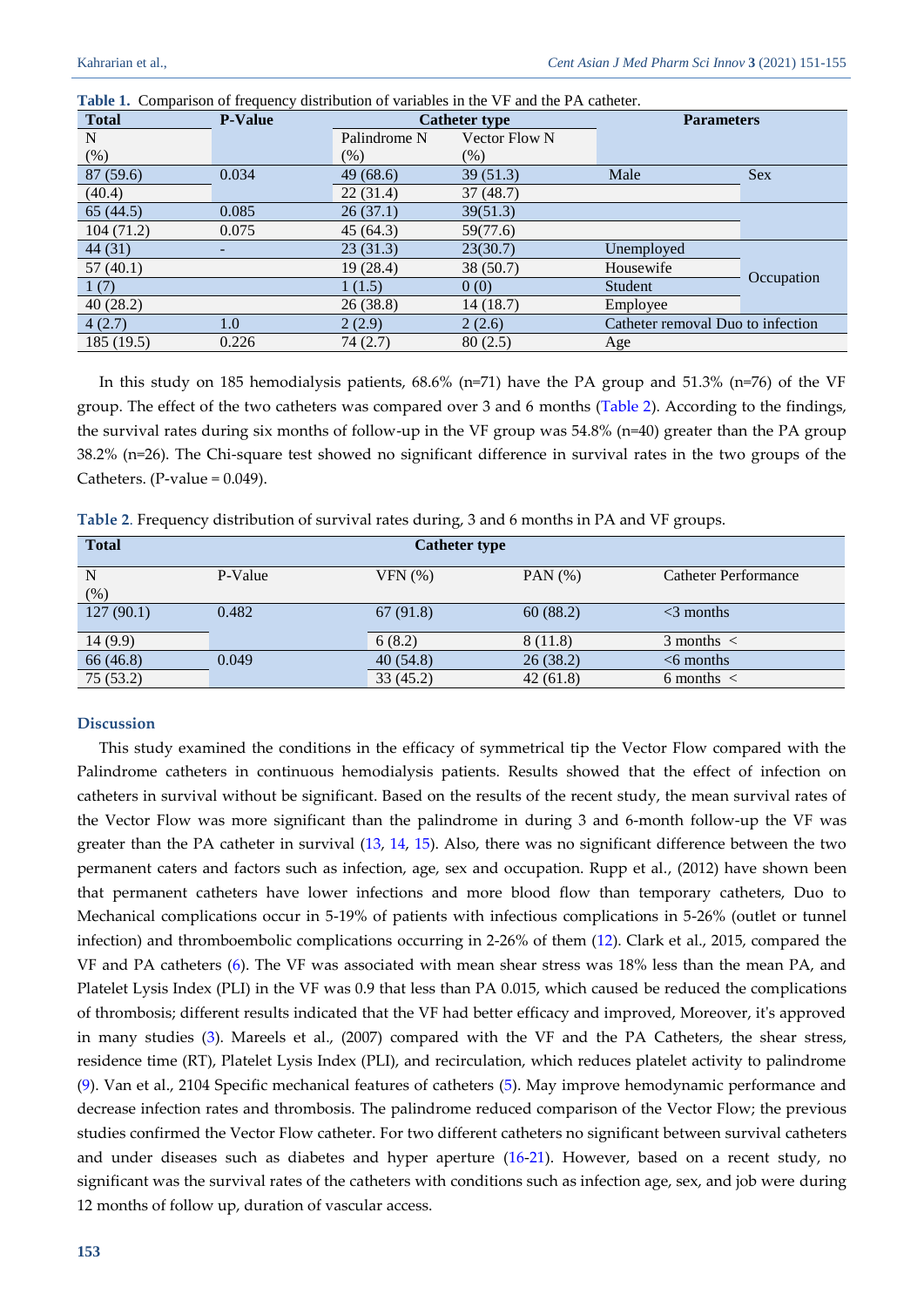#### **Conclusion**

The tip design of the Vector Flow may important role in catheter function and complication rates, influencing adequate hemodialysis treatment of patients. Two catheter infections occurred very low. There were no active complications during the follow-up periods of 12 months. In fact, the results obtained from this study provide a general overview to surgeons to consider physical factors such as catheter tip shape. Also, these effects of the catheter cause survival rates and reduce mortality. Therefore, improve the efficiency of this method without limitations such as infection, age, sex and occupation.

### **References**

- <span id="page-3-0"></span>1. Sinnakirouchenan R, Holley JL. [Peritoneal dialysis versus hemodialysis: risks, benefits, and access issues.](https://www.sciencedirect.com/science/article/pii/S1548559511001339?casa_token=u79KVPvPeoMAAAAA:O2XHpfNO1ZExrkFZU6hAr3sIMmGtvQaZ1yInR71CsU7fjRq_VfOW8CF1y-3VgGdpVSZax9g) Adv Chronic Kidney Dis 2011; 18(6): 428-432. <https://doi.org/10.1053/j.ackd.2011.09.001>
- <span id="page-3-1"></span>2. Go AS, Chertow GM, Fan D, McCulloch CE, Hsu CY. [Chronic kidney disease and the risks of death,](http://troca.tbzmed.ac.ir/uploads/82/CMS/user/file/145/postgraduate/Chronic%20Kidney%20Disease%20and%20the%20Risks%20of%20Death.pdf)  [cardiovascular events, and hospitalization.](http://troca.tbzmed.ac.ir/uploads/82/CMS/user/file/145/postgraduate/Chronic%20Kidney%20Disease%20and%20the%20Risks%20of%20Death.pdf) New England J Med 2004; 351(13): 1296-1305. <https://doi.org/10.1056/nejmoa041031>
- <span id="page-3-2"></span>3. Clark TW, Isu G, Gallo D, Verdonck P, Morbiducci U. [Comparison of symmetric hemodialysis catheters](https://www.researchgate.net/profile/Umberto-Morbiducci/publication/272084066_Comparison_of_Symmetric_Hemodialysis_Catheters_Using_Computational_Fluid_Dynamics/links/54db6ed60cf261ce15d02306/Comparison-of-Symmetric-Hemodialysis-Catheters-Using-Computational-Fluid-Dynamics.pdf)  [using computational fluid dynamics.](https://www.researchgate.net/profile/Umberto-Morbiducci/publication/272084066_Comparison_of_Symmetric_Hemodialysis_Catheters_Using_Computational_Fluid_Dynamics/links/54db6ed60cf261ce15d02306/Comparison-of-Symmetric-Hemodialysis-Catheters-Using-Computational-Fluid-Dynamics.pdf) J Vasc Interv Radiol 2015; 26(2): 252-529. <https://doi.org/10.1016/j.jvir.2014.11.004>
- <span id="page-3-3"></span>4. Lacson Jr E, Lazarus JM, Himmelfarb J, Ikizler TA, Hakim RM. [Balancing fistula first with catheters last.](https://d1wqtxts1xzle7.cloudfront.net/46952277/Balancing_Fistula_First_With_Catheters_L20160702-30122-1umhokq.pdf?1467455948=&response-content-disposition=inline%3B+filename%3DBalancing_Fistula_First_With_Catheters_L.pdf&Expires=1621862434&Signature=WbBXgDt~UyDxsBLHjV4RGrDoViOLSu7JerorfM3G7hy9KH9U1fk0y3c9njh8DprJZrMcNhdHJI7eHowYqML0ej8f265lKAgGDdk295OUdsu15CP~mQPOzmkH1I58oWJbWai05TSsgoRGPwTi~wEu5GXTRHeRMifqN-bnHxHiP2YQNu669l46lXu3uoFIKH94cuP~O5tFuAqbpnvVY-ZXT7cnUcUraL-st0wPLFAgVb4t6Htw2kBMJ8dyDCv0AkmBtXGBZQxWmNwMCppPYuutszicPLz9xGcwmt5FIcRXaIWEE0l6~peAgTfk9B--TX7InbY3IGnudM9ooKOM9yU3tg__&Key-Pair-Id=APKAJLOHF5GGSLRBV4ZA) Am J Kidney Dis 2007; 50(3): 379-395. <https://doi.org/10.1053/j.ajkd.2007.06.006>
- <span id="page-3-4"></span>5. Van Der Meersch H, De Bacquer D, Vandecasteele SJ, Van den Bergh B, Vermeiren P, De Letter J, De Vriese AS. [Hemodialysis catheter design and catheter performance: a randomized controlled trial.](https://libstore.ugent.be/fulltxt/RUG01/002/214/737/RUG01-002214737_2015_0001_AC.pdf) Am J Kidney Dis 2014; 64(6): 902-908. <https://doi.org/10.1053/j.ajkd.2014.02.017>
- <span id="page-3-5"></span>6. Clark TW, Redmond JW, Mantell MP, Nadolski GJ, Mondschein JI, Dowd MF, Dagli MS, Sudheendra D, Shlansky-Goldberg RD, Cohen RD. [Initial clinical experience: symmetric-tip dialysis catheter with helical](https://www.sciencedirect.com/science/article/pii/S105104431500648X)  [flow characteristics improves patient outcomes.](https://www.sciencedirect.com/science/article/pii/S105104431500648X) J Vasc Interv Radiol 2015; 26(10): 1501-1508. <https://doi.org/10.1016/j.jvir.2015.06.033>
- <span id="page-3-6"></span>7. Tal MG. [Comparison of recirculation percentage of the Palindrome catheter and standard hemodialysis](https://www.sciencedirect.com/science/article/pii/S1051044307607246)  [catheters in a swine model.](https://www.sciencedirect.com/science/article/pii/S1051044307607246) J Vasc Interv Radiol 2005; 16: 1237-1240. <https://doi.org/10.1097/01.RVI.0000171700.45582.9E>
- <span id="page-3-7"></span>8. Ash SH. [Advances in tunneled central venous catheters for dialysis: design and performance.](https://onlinelibrary.wiley.com/doi/pdf/10.1111/j.1525-139X.2008.00494.x) Semin Dial 2008; 21(6): 504-515. <https://doi.org/10.1111/j.1525-139X.2008.00494.x>
- <span id="page-3-8"></span>9. Mareels G, Kaminsky R, Eloot S, Verdonck PR. Particle image velocime- try–[validated, computational fluid](https://biblio.ugent.be/publication/426440)  [dynamics-based design to reduce shear Stress and residence time in central venous hemodialysis catheters.](https://biblio.ugent.be/publication/426440) J ASAIO 2007, 53(4): 438-446. <https://doi.org/10.1097/MAT.0b013e3180683b7c>
- <span id="page-3-9"></span>10. Trerotola SO, Kraus M, Shah H, Namyslowski J, Johnson MS, Stecker MS, Ahmad I, McLennan G, Patel NH, O'Brien E, Lane KA, Ambrosius WT. [Randomized comparison of split tip versus step tip high-flow](https://d1wqtxts1xzle7.cloudfront.net/49773919/Randomized_comparison_of_split_tip_versu20161021-1303-18wnpe4.pdf?1477090712=&response-content-disposition=inline%3B+filename%3DRandomized_comparison_of_split_tip_versu.pdf&Expires=1621863554&Signature=OGnR5VW2tTwHHntb6roKAL5DWet~JokEiz0E-6ABdk8FG1dwpq2r4RReuP0w4nBJlxAxq2wF1hKY7IA567mTIXs7JkSGhEVRfTkQkafzyOUX8PJ6l56FiSZmnNmFdWFKc2pC~x9lHqtN5P0BRKT8WMzmxBDReXDhoDI3slUHDj2mS1FyBCxvAymxF-OjIDKh0qfdsLzEx~I7MRyfSONKeQfKVBA1ZKxS4x8AKEE99zRHOqhLftnXyTcXEiYhiTY8lTGQx5z46FepXhc8BmWSW4-LrMNa5woI7-mG~FhqD8qW0k7QGxoEX1xPaW5n~qB0ucmUYhqF56GHCwQVpLF4Bg__&Key-Pair-Id=APKAJLOHF5GGSLRBV4ZA)  [hemodialysis catheters.](https://d1wqtxts1xzle7.cloudfront.net/49773919/Randomized_comparison_of_split_tip_versu20161021-1303-18wnpe4.pdf?1477090712=&response-content-disposition=inline%3B+filename%3DRandomized_comparison_of_split_tip_versu.pdf&Expires=1621863554&Signature=OGnR5VW2tTwHHntb6roKAL5DWet~JokEiz0E-6ABdk8FG1dwpq2r4RReuP0w4nBJlxAxq2wF1hKY7IA567mTIXs7JkSGhEVRfTkQkafzyOUX8PJ6l56FiSZmnNmFdWFKc2pC~x9lHqtN5P0BRKT8WMzmxBDReXDhoDI3slUHDj2mS1FyBCxvAymxF-OjIDKh0qfdsLzEx~I7MRyfSONKeQfKVBA1ZKxS4x8AKEE99zRHOqhLftnXyTcXEiYhiTY8lTGQx5z46FepXhc8BmWSW4-LrMNa5woI7-mG~FhqD8qW0k7QGxoEX1xPaW5n~qB0ucmUYhqF56GHCwQVpLF4Bg__&Key-Pair-Id=APKAJLOHF5GGSLRBV4ZA) Kidney Int 2002; 62(1): 282-289. <https://doi.org/10.1046/j.1523-1755.2002.00416.x>
- <span id="page-3-10"></span>11. Clark TWI, Jacobs D, Charles HW, Kovacs S, Aquino T, Erinjeri J, Benstein JA. [Comparison of heparin](https://link.springer.com/article/10.1007%2Fs00270-009-9608-5#citeas)  [coated and conventional split-tip hemodialysis catheters.](https://link.springer.com/article/10.1007%2Fs00270-009-9608-5#citeas) Cardiovasc Intervent Radiol 2009; 32(4): 703-706. <https://doi.org/10.1007/s00270-009-9608-5>
- <span id="page-3-11"></span>12. Rupp SM, Apfelbaum JL, Blitt C, Caplan RA, Connis RT, Domino KB, Fleisher LA, Grant S, Mark JB, Morray JP, Nickinovich DG. [Practice guidelines for central venous access: a report by the American Society](https://pubs.asahq.org/anesthesiology/article/116/3/539/12984/Practice-Guidelines-for-Central-Venous-AccessA)  [of Anesthesiologists Task Force on Central Venous Access.](https://pubs.asahq.org/anesthesiology/article/116/3/539/12984/Practice-Guidelines-for-Central-Venous-AccessA) Anesthesiology 2012; 116(3): 539-573. <https://doi.org/10.1097/ALN.0b013e31823c9569>
- <span id="page-3-12"></span>13. Wen L, Zhang Y, Yang B, Han F, Ebadi AG, Toughani M. [Knockdown of Angiopoietin-like protein 4](https://cellmolbiol.org/index.php/CMB/article/download/3598/1682)  [suppresses the development of colorectal cancer.](https://cellmolbiol.org/index.php/CMB/article/download/3598/1682) Cell Mol Biol 2020; 66(5): 117-124. <https://doi.org/10.14715/cmb/2020.66.5.21>